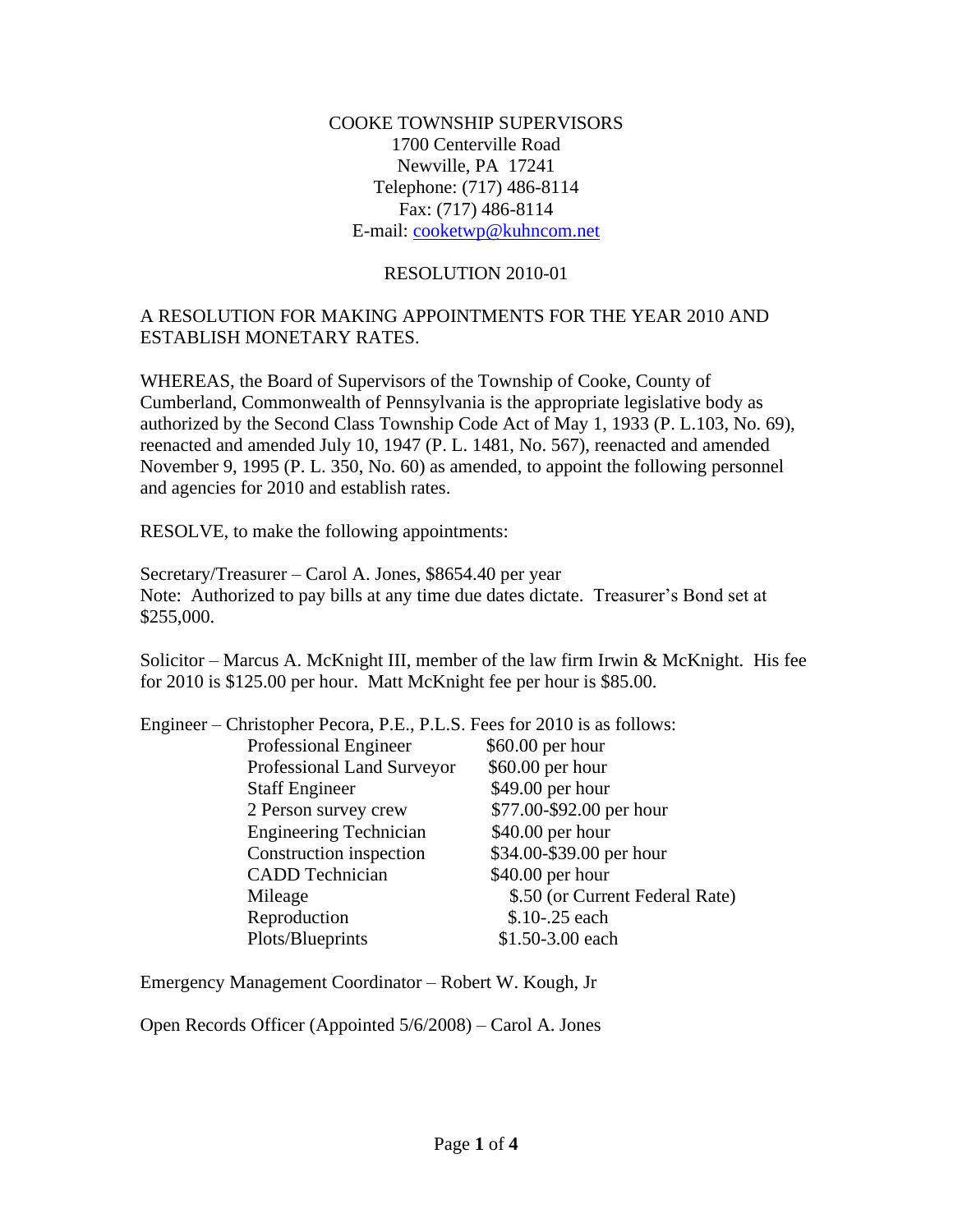SEO – Vince C. Elbel. Rates established under Resolution 2009-05.

Alternate SEO – Edward Elbel

Cooke Township Fire Chief – Robert W. Kough, Jr., Township to pay \$20.00 dues to Cumberland County Fire Chief Association.

Fire Protection – Penn Township Volunteer Fire Co & Citizen's Fire Co.#1 of Mt. Holly Springs.

Bank Depository – Orrstown Bank, Stonehedge Plaza, Carlisle, PA 17013

Insurance – PIRMA, H.A. Thomson Co. 961 Pottstown Pike, Chester Springs, PA19425

Roadmaster – Gene Mentzer, \$14.94 per hour

Laborer/Equipment – Merle Sennett, \$13.91 per hour

Laborer – Edward Renard \$12.31

Overtime pay for Thanksgiving, Christmas Day and New Year's Day will be at 1½ times hourly rate.

Codes Enforcement Officer – Fred Leeds \$13.91 per hour and \$.50 per mile

New Hires for General Laborer - \$10.50 New Hires for General Laborer/Equipment - \$12.00 per hour

## **Building Permit and Township Valuation Permit Resolution 2005-07**:

Twenty (\$20.00) dollars for small projects costing greater than Five Hundred (\$500.00) dollars, but less than One Thousand (\$1000.00) dollars.

Twenty-Five (\$25.00) dollars for projects costing One Thousand (\$1000.00) dollars and five (\$5.00) dollars per One Thousand (\$1000.00) dollars thereafter.

No Cost Valuation Permit for UCC Inspection Only, Ten (\$10.00) dollar Administration fee.

**Occupancy Permit**: Ten (\$10.00) dollars.

## **Review of Subdivision and Land Development Plans**

 Residential Plans: \$300.00 Commercial Plans: \$350.00 Plus Engineer, Sewage Enforcement Officer, Solicitor review fees, and Cumberland County Planning Commission review fees and tax parcel number assignment fees.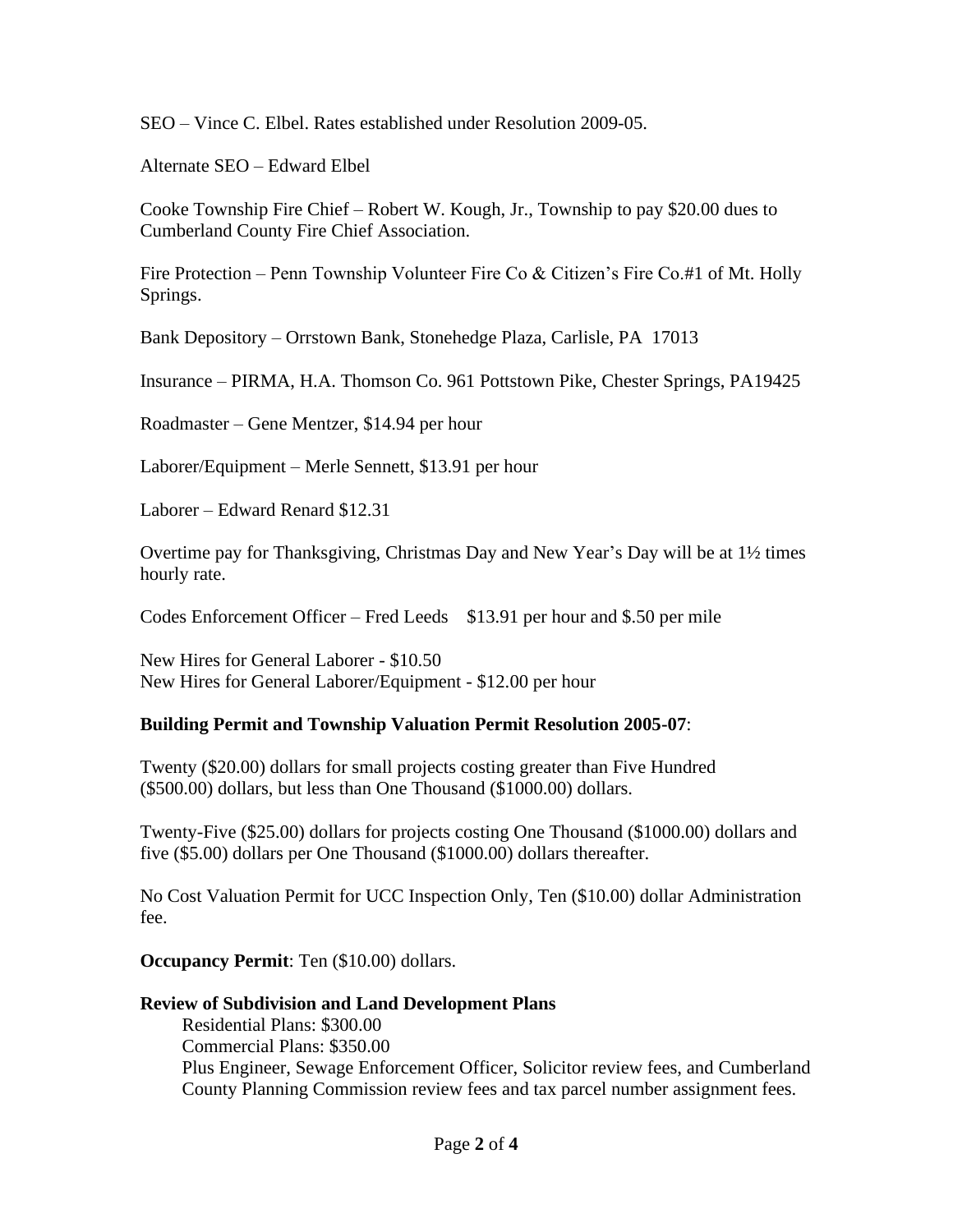| Tax Collector's Service Fees                     |         |
|--------------------------------------------------|---------|
| Tax Certification (per year/per parcel)          | \$5.00  |
| Copy of tax bill (per bill)                      | \$1.00  |
| Non-sufficient Funds Checks Returned (per check) | \$30.00 |

Planning Commission Members are: Andre Weltman, Chairman, Bill Jones, Jean Jehu, Linda Smith, and Robert Minck

Supervisors Pay: Sangialosi \$150.00 per month, Batt \$150.00 per month, and Jones \$150.00 per month.

Working Supervisors: \$13.50 per hour as established on February 8, 2009 by the Township Auditors.

\$.50 per mile reimbursement for use of private vehicle on township business for township employees.

WCCOG Representatives: Primary: Sam Sangialosi Secondary: Bill Jones

MUNICIPAL ADVISORY BOARD Representative: Bill Jones

PSATS Voting Delegate: NONE

Delegates to State PSATS Convention: Bill Jones, Sam Sangialosi, Diane Batt, and Carol A. Jones

RESOLVE – Establish the rate of \$25.00 per hour for the following: township grader, dump trucks, backhoe/loader & pick-up. Operator \$15.00 per hour. Rent only to other townships. No private use.

RESOLVE - The Fireman's Relief Fund be divided between Penn Township Volunteer Fire Co. and Citizen's Fire Co. #1 of Mt. Holly Springs with Penn Township Fire Co. receiving 60% and Citizen's Fire Co. 40%.

In December, Yellow Breeches EMS and Newville Ambulance will each receive a contribution of \$250.00. In December, Penn Township Fire Co. and Citizen's Fire Co.#1 each will receive a donation of \$500.00.